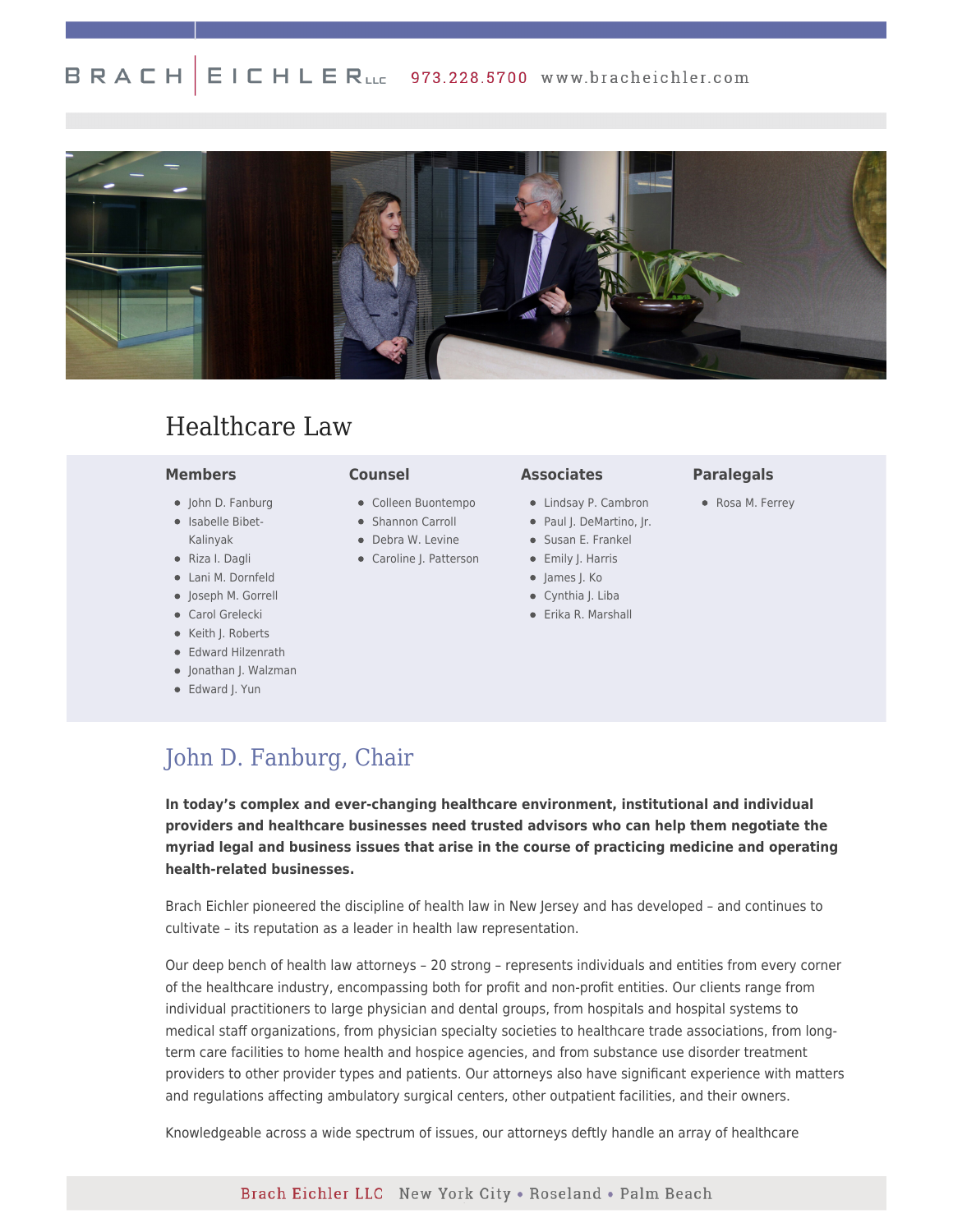business, transactional, licensure, compliance, white collar criminal, and litigation matters.

We are actively involved in all developments affecting healthcare industry participants, and have strong relationships with public officials on both the state and national level. As such, we are able to effectively advocate on behalf of individual practitioners and healthcare facilities.

And as we help our clients adapt and respond to new economic and regulatory challenges, we tap and smoothly integrate other members of the Brach Eichler team in the areas of corporate tax, labor and employment, financial services, litigation, and real estate, among others.

The leading attorney ranking company, Chambers USA, cites clients who applaud Brach Eichler's health law practice for its "responsiveness and position as a leader in the field of healthcare… They provide an outstanding quality of service at an excellent price. They understand their clients, and if there is a job that needs doing they can be counted on to do it right."

Our comprehensive representation to healthcare industry clients includes:

#### **Institutional and Society Representation**

- General and outside legal counsel to hospitals and health systems
- Counsel to nursing home and assisted living facility operators
- General counsel to physician specialty societies

# **Outpatient Provider Representation**

- Representation of ambulatory surgery centers/ambulatory care facilities
- Representation of urgent care facilities
- Representation of federally qualified health centers
- Representation of licensed healthcare facilities and operators, including radiology, lithotripsy, home health, hospice, dementia care homes, and substance use disorder treatment facilities

# **Other Provider Representation**

- Large and small physician organizations, practices, and individual physicians
- Large and small dental organizations, practices, and individual dentists
- Individual practitioners in other health and health-related professions

#### **Corporate and Business Matters**

- Business entity formation, bylaws, operational agreements, buy-ins, buy-outs, and dissolution
- Hospital and medical staff bylaws
- Business taxation issues
- Non-profit organization matters

#### **Transactional Matters**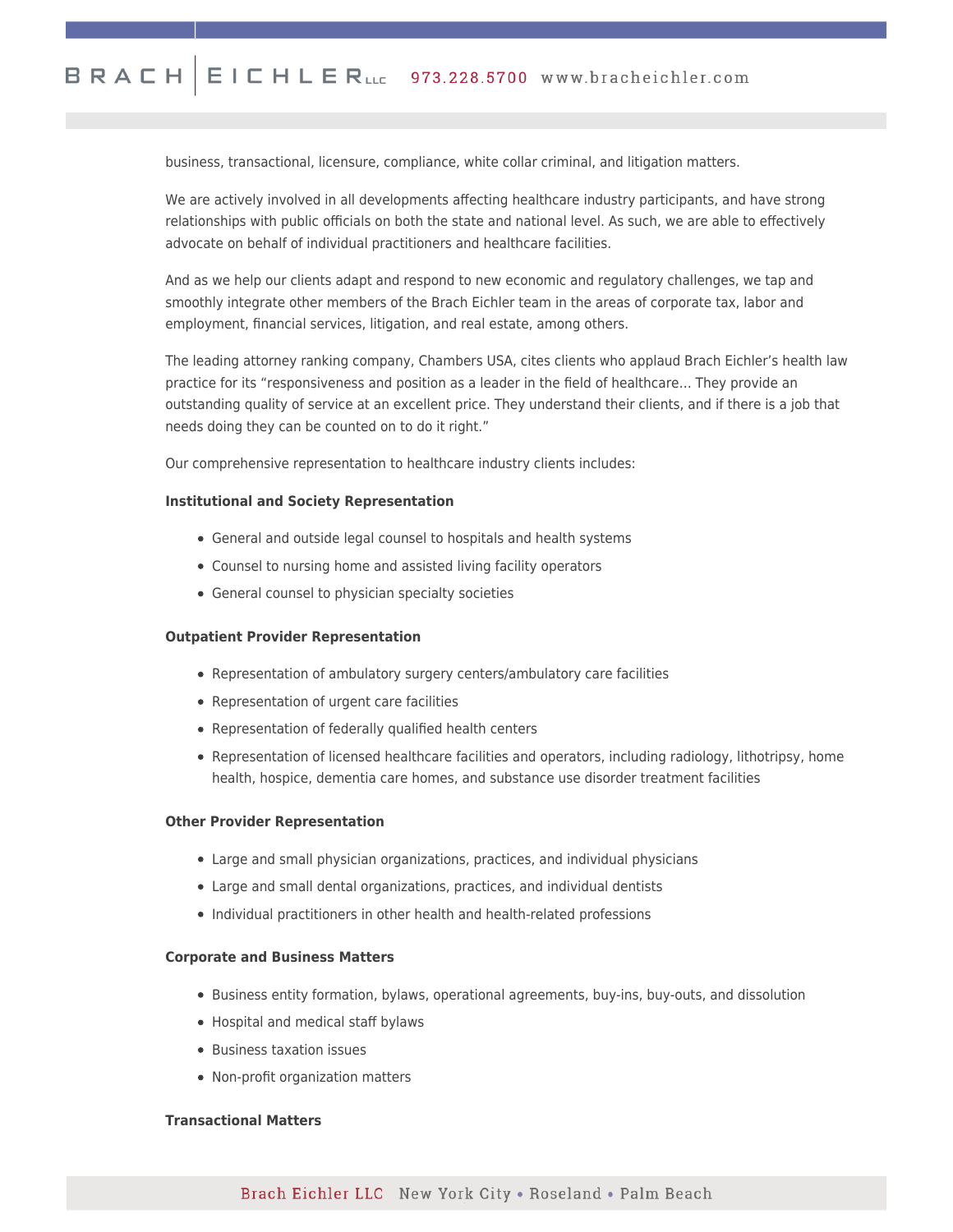- Hospital-physician joint ventures
- Healthcare business purchase and sale transactions, mergers, acquisitions
- Structuring mergers/consolidation of physician practices and healthcare facilities
- Due diligence review
- Drafting and negotiation of vendor, employment, contractor, and restrictive covenant agreements
- General contracting matters
- Leasing matters

# **Provider Reimbursement Matters**

- Managed care and other payor contracting
- Medicare and Medicaid issues
- Audits and Investigations
- Appeals

# **Compliance Matters**

- HIPAA and privacy/confidentiality matters, including policies, training, breach and security incident response, reporting requirements, and government investigations
- Corporate compliance program development, implementation, and training
- Compliance investigations
- Review and preparation of policies and procedures
- Healthcare compliance reporting matters

# **White Collar Criminal Matters**

- Fraud and abuse investigations, allegations, and indictments
- Racketeering and money laundering schemes
- Labor and unemployment fraud
- Environmental crimes
- Government investigations and administrative hearings

#### **Dispute and Litigation Matters**

- Shareholder/member disputes
- Contract/transactional disputes
- PIP arbitrations
- Complex insurance litigation
- Hospital medical staff privileges dispute
- Litigation under the state and federal anti-kickback and fraud abuse statutes
- Defense of healthcare providers under the New Jersey Insurance Fraud Prevention Act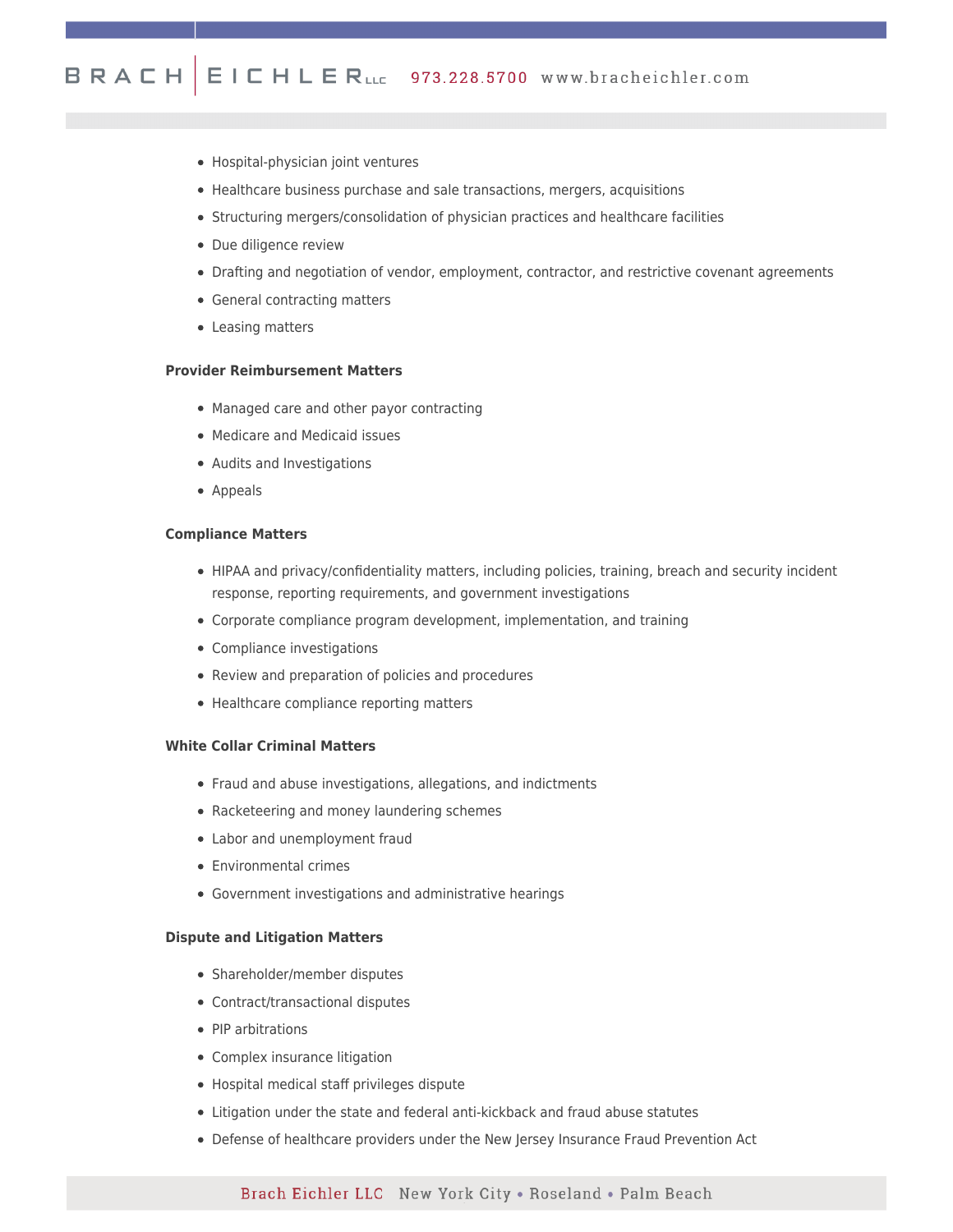# **Professional Licensing and Medical Staff Matters**

- Professional licensing board matters
- Medical staff hearings

#### **Other Matters**

- Guardianships
- Patient care issues
- Telemedicine and telehealth
- Protection of intellectual property
- Medical marijuana issues
- Healthcare employment matters

## **Our Promise**

At Brach Eichler, we are committed to a dynamic and meaningful partnership with our clients. We move forward with a shared vision, one that is carefully crafted and thoughtfully and practically implemented. Together, we achieve success.

# **Insights**

Events - June 15, 2022

**[Emailing & Text Messaging With Patients: How to Be More Compliant \(Webinar\)](https://www.bracheichler.com/insights/emailing-text-messaging-with-patients-how-to-be-more-compliant-webinar/)**

News - June 8, 2022

**[Chambers recognizes Carol Grelecki \(Band 3, Healthcare\)](https://www.bracheichler.com/insights/chambers-recognizes-carol-grelecki-band-3-healthcare/)**

Alerts - June 8, 2022

**[2022 Ohio Maximum Fees for Copying Medical Records](https://www.bracheichler.com/insights/2022-ohio-maximum-fees-for-copying-medical-records/)**

News - June 8, 2022

**[Chambers recognizes Joseph Gorrell \(Senior Statespeople, Healthcare\)](https://www.bracheichler.com/insights/chambers-recognizes-joseph-gorrell-senior-statespeople-healthcare/)**

News - June 8, 2022

**[Chambers recognizes John D. Fanburg \(Band 1, Healthcare\)](https://www.bracheichler.com/insights/chambers-recognizes-john-d-fanburg-band-1-healthcare/)**

Articles - June 7, 2022

**[Life or death decisions and no feedback: New study highlights the value of patient tracking, especially](https://www.statnews.com/2022/05/17/patient-tracking-emergency-doctors/) [in the ER](https://www.statnews.com/2022/05/17/patient-tracking-emergency-doctors/)**

News - June 3, 2022

**[Brach Eichler Earns Top Rankings in Chambers USA for 2022](https://www.bracheichler.com/insights/brach-eichler-earns-top-rankings-in-chambers-usa-for-2022/)**

Press Releases - June 1, 2022

**[Isabelle Bibet-Klinyak and John D. Fanburg Recognized as 2022 Northeast Trailblazers by The](https://www.bracheichler.com/insights/isabelle-bibet-klinyak-and-john-d-fanburg-recognized-as-2022-northeast-trailblazers-by-the-american-lawyer/) [American Lawyer](https://www.bracheichler.com/insights/isabelle-bibet-klinyak-and-john-d-fanburg-recognized-as-2022-northeast-trailblazers-by-the-american-lawyer/)**